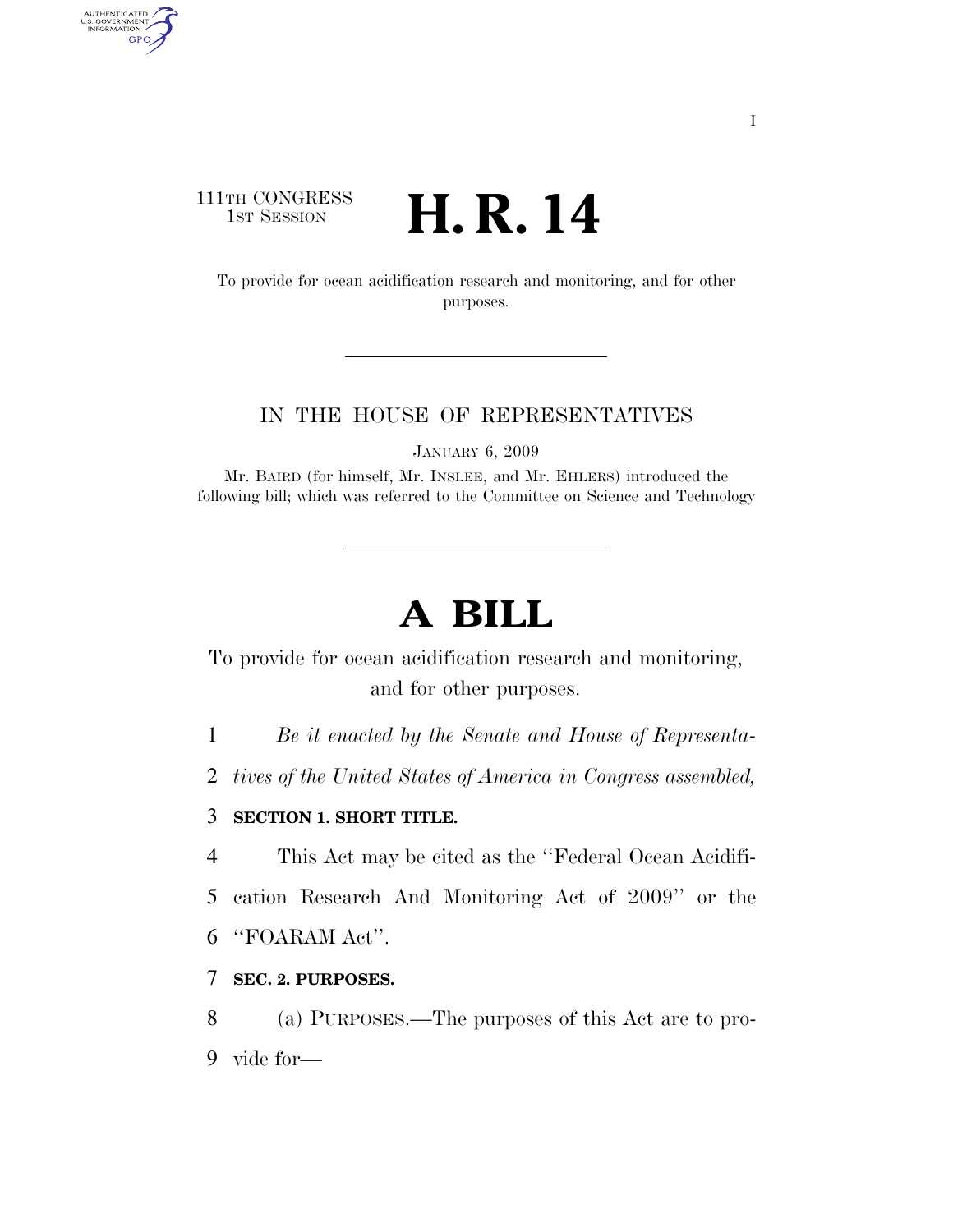| $\mathbf{1}$   | (1) development and coordination of a com-          |
|----------------|-----------------------------------------------------|
| $\overline{2}$ | prehensive interagency plan to-                     |
| 3              | (A) monitor and conduct research on the             |
| $\overline{4}$ | processes and consequences of ocean acidifica-      |
| 5              | tion on marine organisms and ecosystems; and        |
| 6              | (B) establish an interagency research and           |
| $\overline{7}$ | monitoring program on ocean acidification;          |
| 8              | (2) establishment of an ocean acidification pro-    |
| 9              | gram within the National Oceanic and Atmospheric    |
| 10             | Administration;                                     |
| 11             | (3) assessment and consideration of regional        |
| 12             | and national ecosystem and socioeconomic impacts    |
| 13             | of increased ocean acidification; and               |
| 14             | (4) research on adaptation strategies and tech-     |
| 15             | niques for effectively conserving marine ecosystems |
| 16             | as they cope with increased ocean acidification.    |
| 17             | SEC. 3. DEFINITIONS.                                |
| 18             | In this Act:                                        |
| 19             | (1) OCEAN ACIDIFICATION.—The term "ocean            |
| 20             | acidification" means the decrease in pH of the      |
| 21             | Earth's oceans and changes in ocean chemistry       |
| 22             | caused by chemical inputs from the atmosphere, in-  |
| 23             | cluding carbon dioxide.                             |
| 24             | (2) SECRETARY.—The term "Secretary" means           |
| 25             | the Secretary of Commerce, acting through the Ad-   |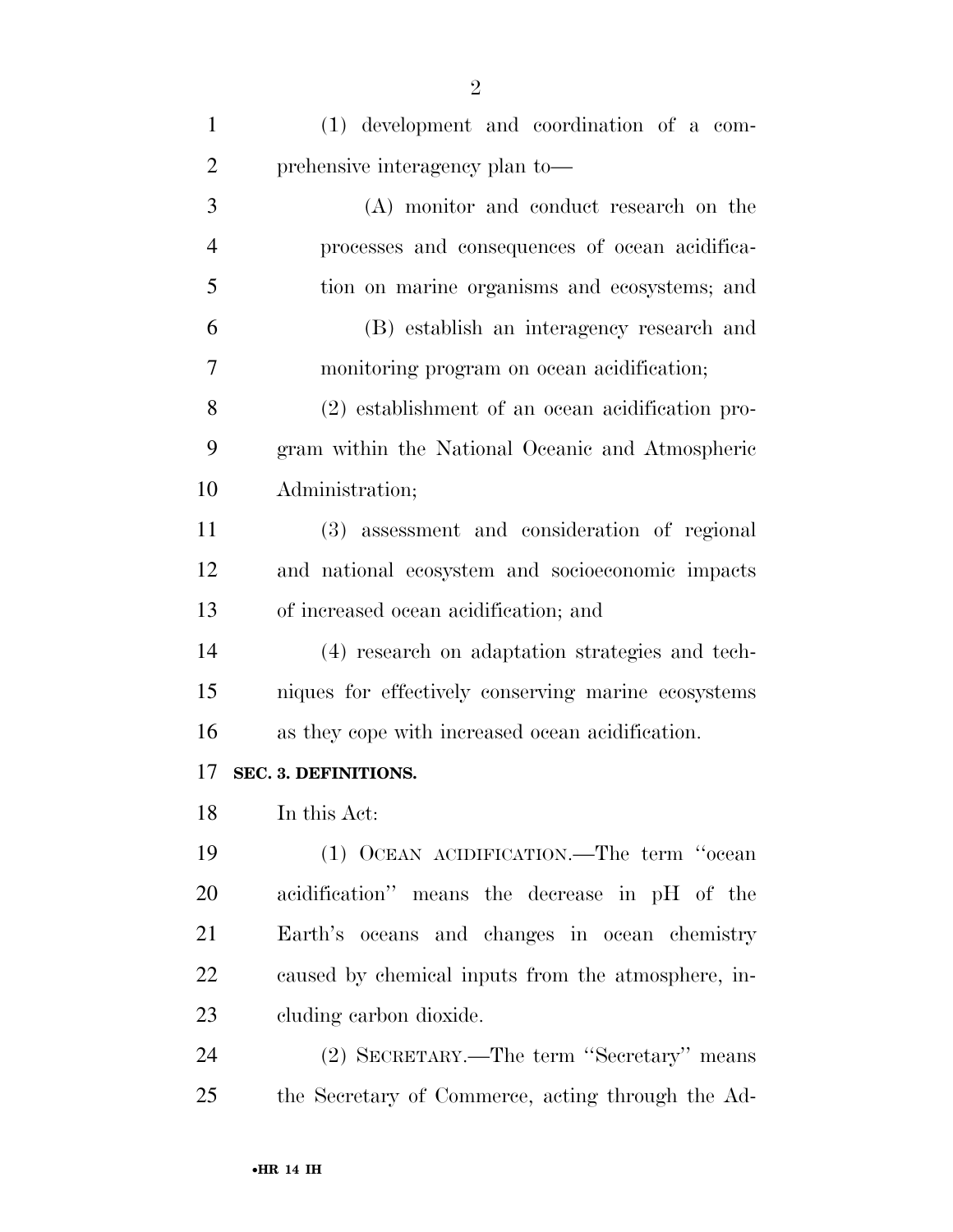ministrator of the National Oceanic and Atmos-pheric Administration.

 (3) SUBCOMMITTEE.—The term ''Sub- committee'' means the Joint Subcommittee on Ocean Science and Technology of the National Science and Technology Council.

#### **SEC. 4. INTERAGENCY SUBCOMMITTEE.**

 (a) DESIGNATION.—The Joint Subcommittee on Ocean Science and Technology of the National Science and Technology Council shall coordinate Federal activities on ocean acidification.

(b) DUTIES.—The Subcommittee shall—

 (1) develop the strategic research and moni- toring plan to guide Federal research on ocean acidi- fication required under section 5 and oversee the im-plementation of the plan;

(2) oversee the development of—

 (A) an assessment of the potential impacts of ocean acidification on marine organisms and marine ecosystems; and

 (B) adaptation and mitigation strategies to conserve marine organisms and ecosystems ex-posed to ocean acidification;

 (3) facilitate communication and outreach op-portunities with nongovernmental organizations and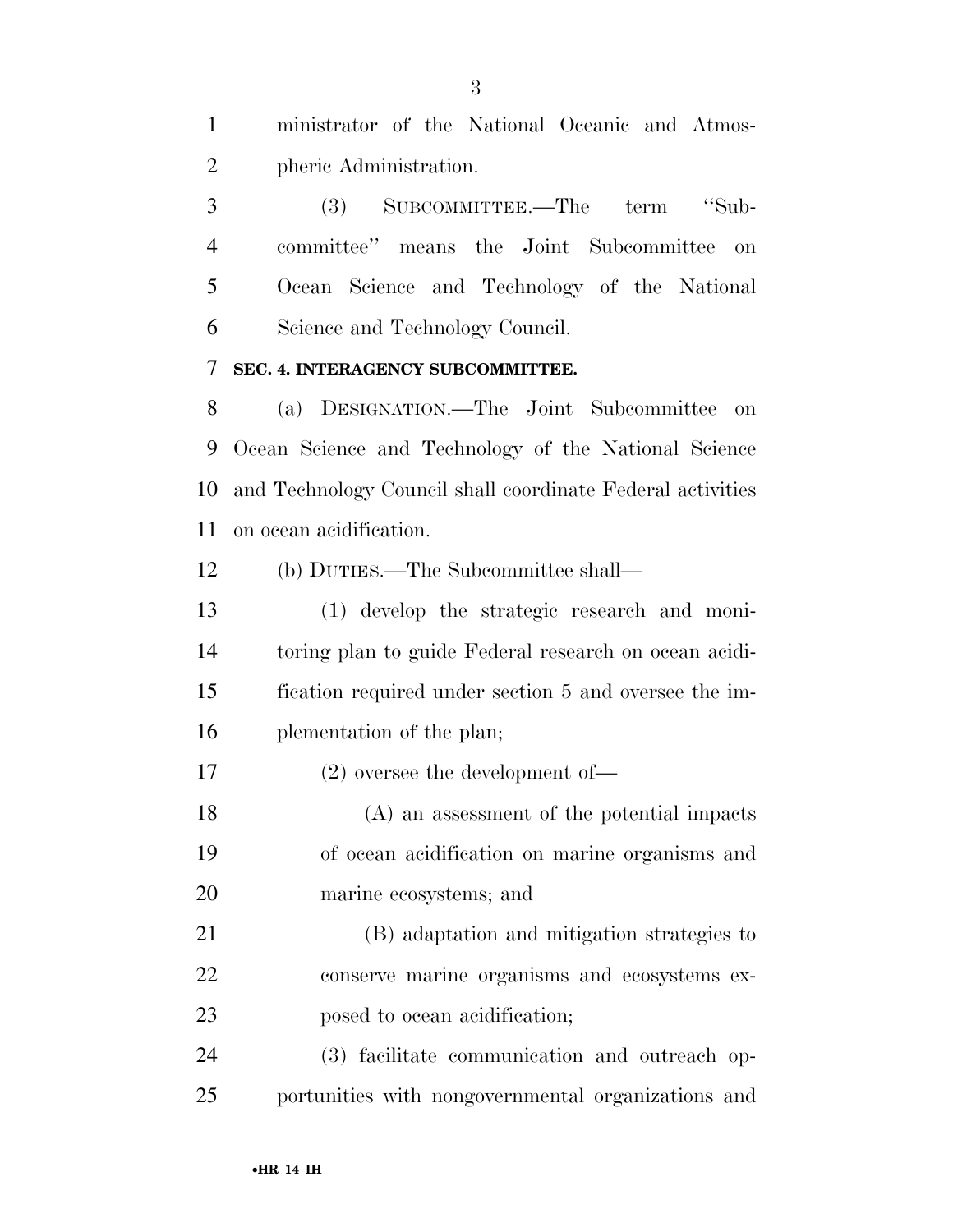| members of the stakeholder community with inter- |
|--------------------------------------------------|
| ests in marine resources;                        |

 (4) coordinate the United States Federal re- search and monitoring program with research and monitoring programs and scientists from other na-tions; and

 (5) establish or designate an Ocean Acidifica- tion Information Exchange to make information on ocean acidification developed through or utilized by the interagency ocean acidification program acces- sible through electronic means, including informa- tion which would be useful to policymakers, re- searchers, and other stakeholders in mitigating or adapting to the impacts of ocean acidification.

(c) REPORTS TO CONGRESS.—

 (1) INITIAL REPORT.—Not later than 1 year after the date of enactment of this Act, the Sub- committee shall transmit a report to the Committee on Commerce, Science, and Transportation of the Senate and the Committee on Science and Tech- nology and the Committee on Natural Resources of 22 the House of Representatives that—

 (A) includes a summary of federally fund-ed ocean acidification research and monitoring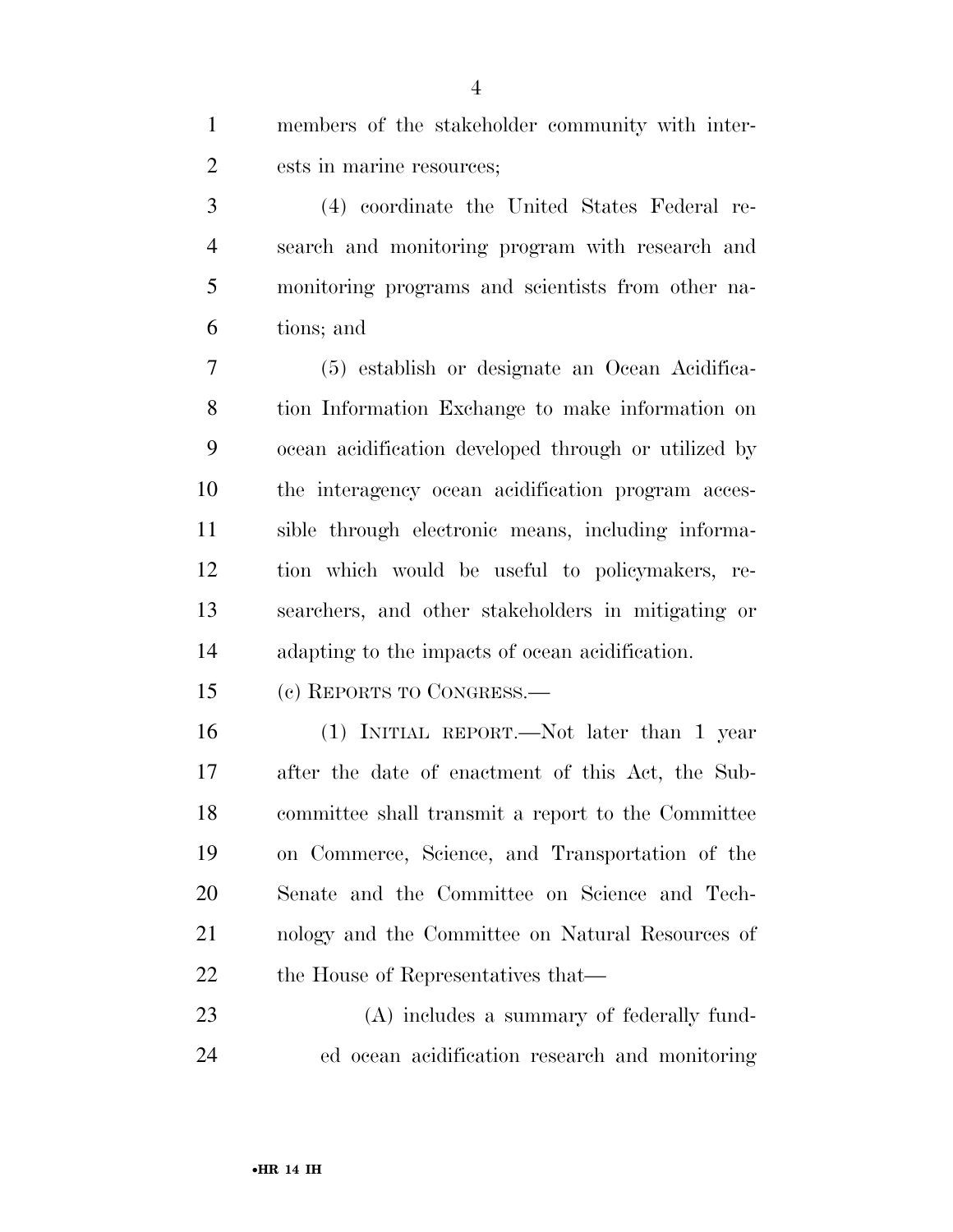| $\mathbf{1}$   | activities, including the budget for each of these    |
|----------------|-------------------------------------------------------|
| $\overline{2}$ | activities; and                                       |
| 3              | (B) describes the progress in developing              |
| $\overline{4}$ | the strategic research plan required under sec-       |
| 5              | tion 5.                                               |
| 6              | (2) BIENNIAL REPORT.—Not later than 2 years           |
| 7              | after the delivery of the initial report under para-  |
| 8              | graph $(1)$ and every 2 years thereafter, the Sub-    |
| 9              | committee shall transmit a report to the Committee    |
| 10             | on Commerce, Science, and Transportation of the       |
| 11             | Senate and the Committee on Science and Tech-         |
| 12             | nology and the Committee on Natural Resources of      |
| 13             | the House of Representatives that includes—           |
| 14             | (A) a summary of federally funded ocean               |
| 15             | acidification research and monitoring activities,     |
| 16             | including the budget for each of these activities;    |
| 17             | and                                                   |
| 18             | (B) an analysis of the progress made to-              |
| 19             | ward achieving the goals and priorities for the       |
| 20             | strategic research plan developed by the Sub-         |
| 21             | committee under section 5.                            |
| 22             | STRATEGIC RESEARCH PLAN.—Not later<br>(3)             |
| 23             | than 2 years after the date of enactment of this Act, |
| 24             | the Subcommittee shall transmit the strategic re-     |
| 25             | search plan developed under section 5 to the Com-     |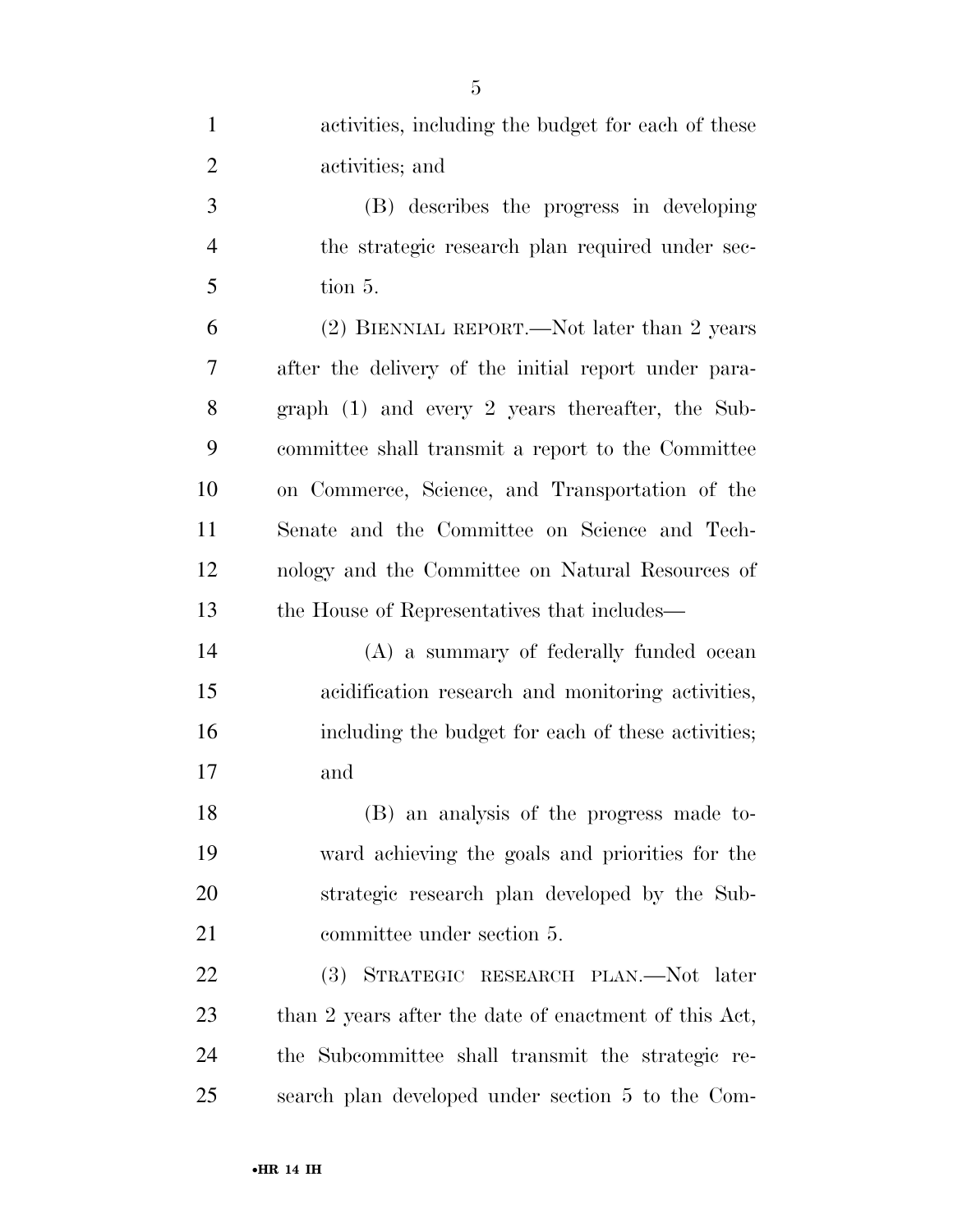mittee on Commerce, Science, and Transportation of the Senate and the Committee on Science and Tech- nology and the Committee on Natural Resources of the House of Representatives. A revised plan shall be submitted at least once every 5 years thereafter.

#### **SEC. 5. STRATEGIC RESEARCH PLAN.**

 (a) IN GENERAL.—Not later than 2 years after the date of enactment of this Act, the Subcommittee shall de- velop a strategic plan for Federal research and monitoring on ocean acidification that will provide for an assessment of the impacts of ocean acidification on marine organisms and marine ecosystems and the development of adaptation and mitigation strategies to conserve marine organisms and marine ecosystems. In developing the plan, the Sub- committee shall consider and use information, reports, and studies of ocean acidification that have identified research and monitoring needed to better understand ocean acidifi- cation and its potential impacts, and recommendations made by the National Academy of Sciences in the review of the plan required under subsection (d).

(b) CONTENTS OF THE PLAN.—The plan shall—

 (1) establish, for the 10-year period beginning in the year the plan is submitted, the goals and pri- orities for Federal research and monitoring which will—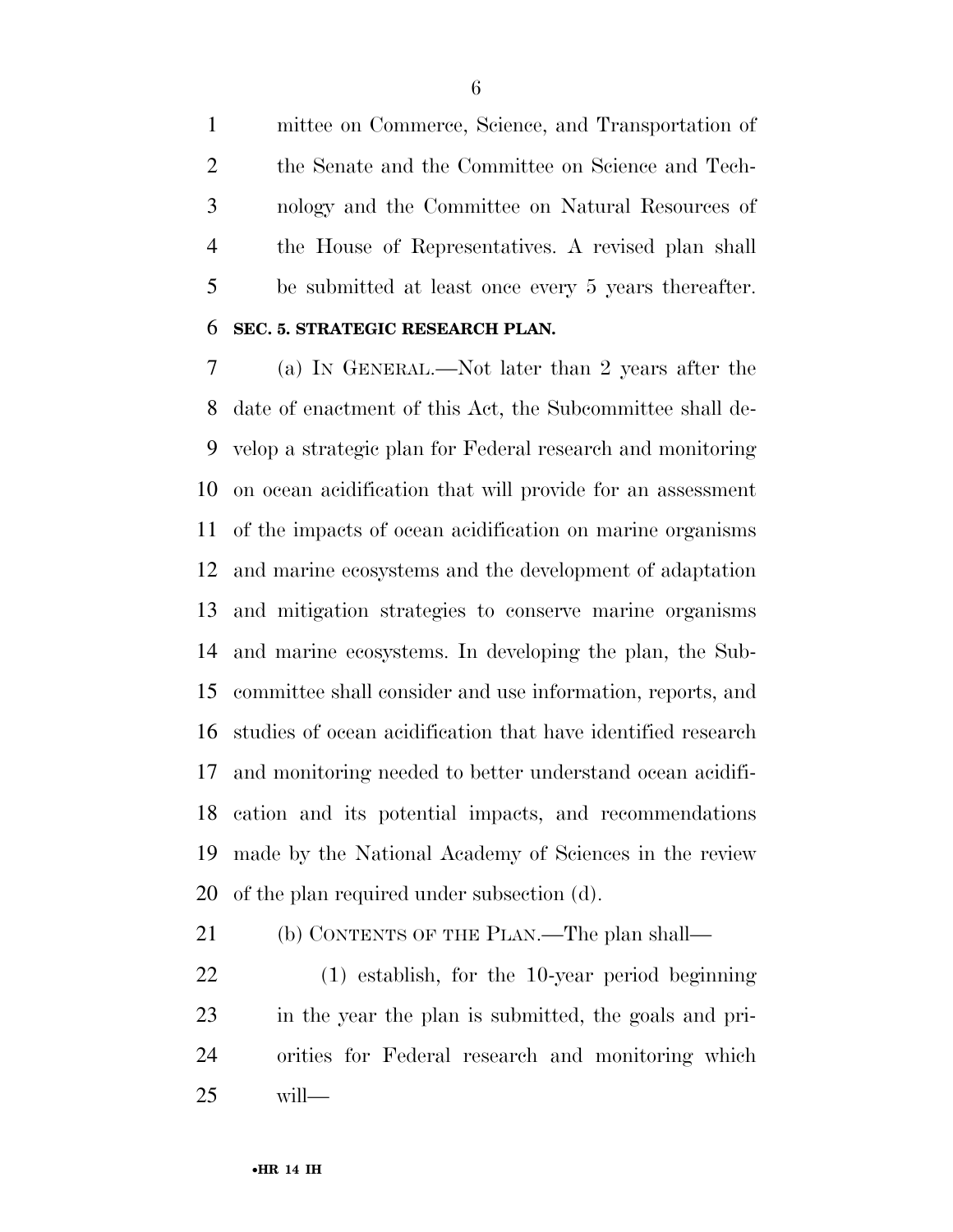| $\mathbf{1}$   | (A) advance understanding of ocean acidi-            |
|----------------|------------------------------------------------------|
| $\overline{2}$ | fication and its physical, chemical, and biologi-    |
| 3              | cal impacts on marine organisms and marine           |
| $\overline{4}$ | ecosystems;                                          |
| 5              | (B) improve the ability to assess the socio-         |
| 6              | economic impacts of ocean acidification; and         |
| 7              | (C) provide information for the develop-             |
| 8              | ment of adaptation and mitigation strategies to      |
| 9              | conserve marine organisms and marine eco-            |
| 10             | systems;                                             |
| 11             | $(2)$ describe specific activities, including—       |
| 12             | $(A)$ efforts to determine user needs;               |
| 13             | (B) research activities;                             |
| 14             | (C) monitoring activities;                           |
| 15             | (D) technology and methods development;              |
| 16             | (E) data collection;                                 |
| 17             | (F) database development;                            |
| 18             | (G) modeling activities;                             |
| 19             | (H) assessment of ocean acidification im-            |
| 20             | pacts; and                                           |
| 21             | (I) participation in international research          |
| 22             | efforts;                                             |
| 23             | (3) identify relevant programs and activities of     |
| 24             | the Federal agencies that contribute to the inter-   |
| 25             | agency program directly and indirectly and set forth |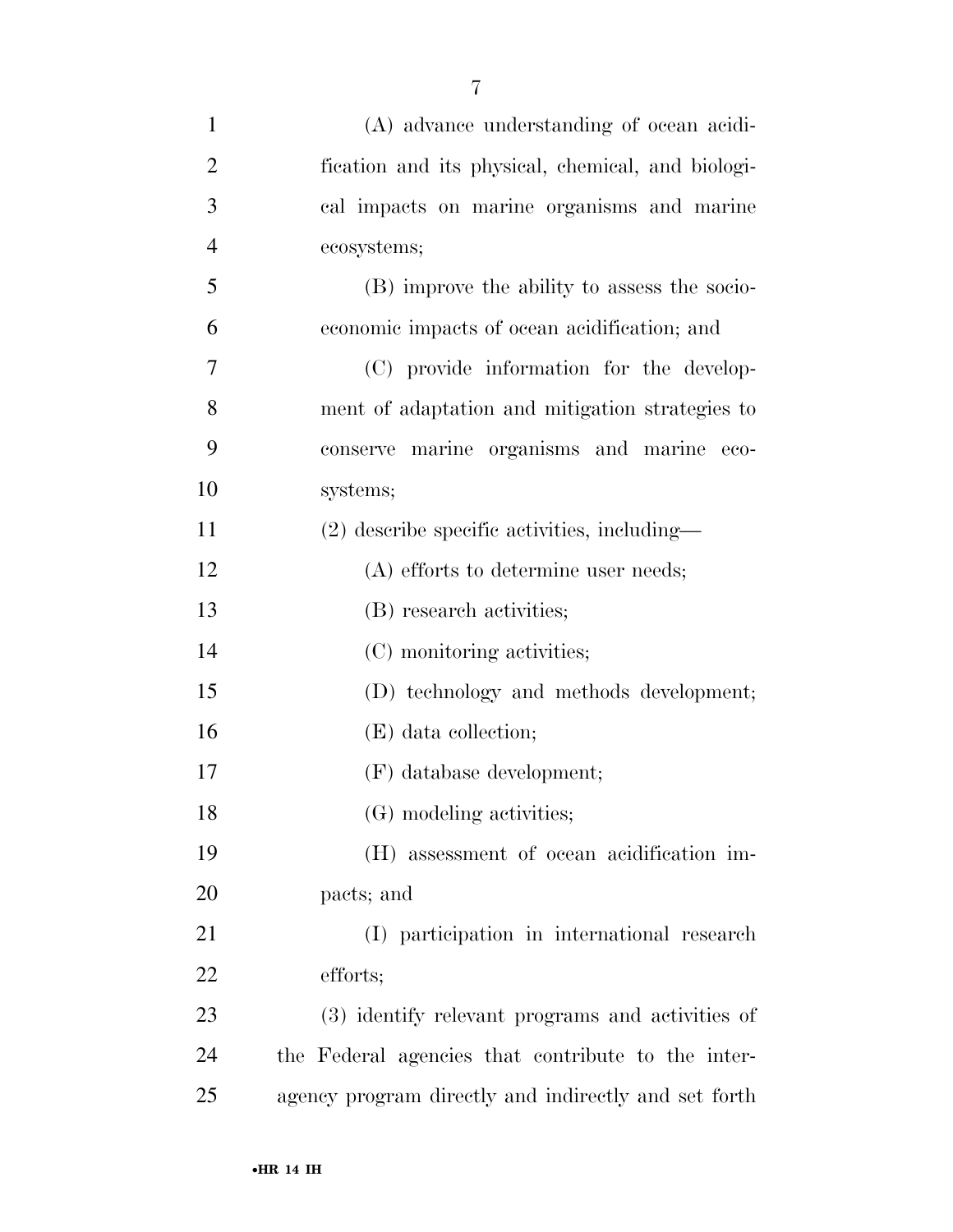(4) consider and utilize, as appropriate, reports and studies conducted by Federal agencies, the Na- tional Research Council, or other entities; (5) make recommendations for the coordination of the ocean acidification research and monitoring activities of the United States with such activities of other nations and international organizations;

 (6) outline budget requirements for Federal ocean acidification research and monitoring and as- sessment activities to be conducted by each agency under the plan;

 (7) identify the monitoring systems and sam- pling programs currently employed in collecting data relevant to ocean acidification and prioritize addi- tional monitoring systems that may be needed to en- sure adequate data collection and monitoring of ocean acidification and its impacts; and

 (8) describe specific activities designed to facili- tate outreach and data and information exchange with stakeholder communities.

 (c) PROGRAM ELEMENTS.—The plan shall include at a minimum the following program elements: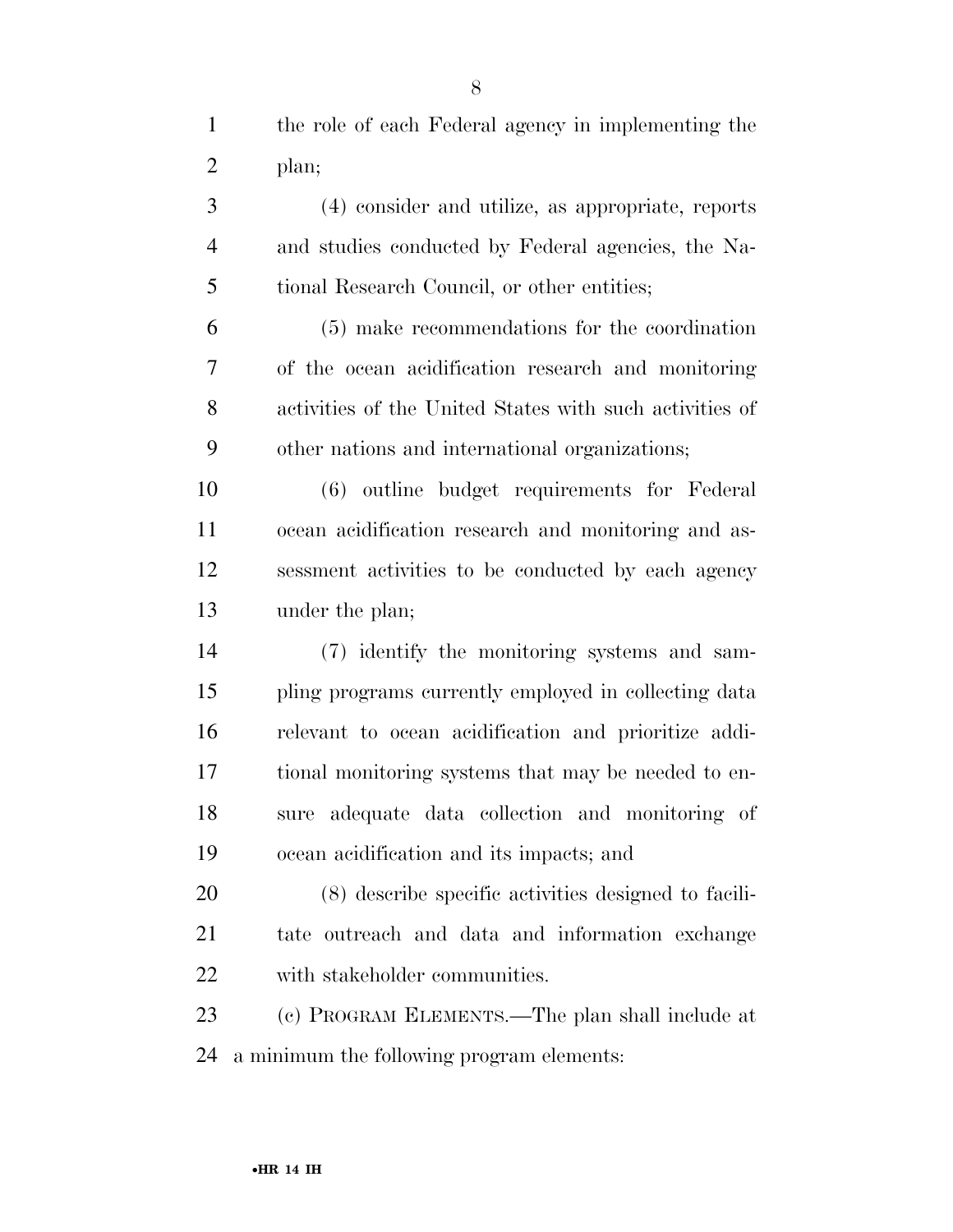| $\mathbf{1}$   | (1) Monitoring of ocean chemistry and biologi-         |
|----------------|--------------------------------------------------------|
| $\overline{2}$ | cal impacts associated with ocean acidification at se- |
| 3              | lected coastal and open-ocean monitoring stations,     |
| $\overline{4}$ | including satellite-based monitoring to charac-        |
| 5              | terize-                                                |
| 6              | (A) marine ecosystems;                                 |
| 7              | (B) changes in marine productivity; and                |
| 8              | (C) changes in surface ocean chemistry.                |
| 9              | (2) Research to understand the species specific        |
| 10             | physiological response of marine organisms to ocean    |
| 11             | acidification, impacts on marine food webs of ocean    |
| 12             | acidification, and to develop environmental and eco-   |
| 13             | logical indices that track marine ecosystem re-        |
| 14             | sponses to ocean acidification.                        |
| 15             | (3) Modeling to predict changes in the ocean           |
| 16             | carbon cycle as a function of carbon dioxide and at-   |
| 17             | mosphere-induced changes in temperature, ocean cir-    |
| 18             | culation, biogeochemistry, ecosystem and terrestrial   |
| 19             | input, and modeling to determine impacts on marine     |
| 20             | ecosystems and individual marine organisms.            |
| 21             | (4) Technology development and standardiza-            |
| 22             | tion of carbonate chemistry measurements on moor-      |
| 23             | ings and autonomous floats.                            |
| 24             | Assessment of socioeconomic impacts of<br>(5)          |
| 25             | ocean acidification and development of adaptation      |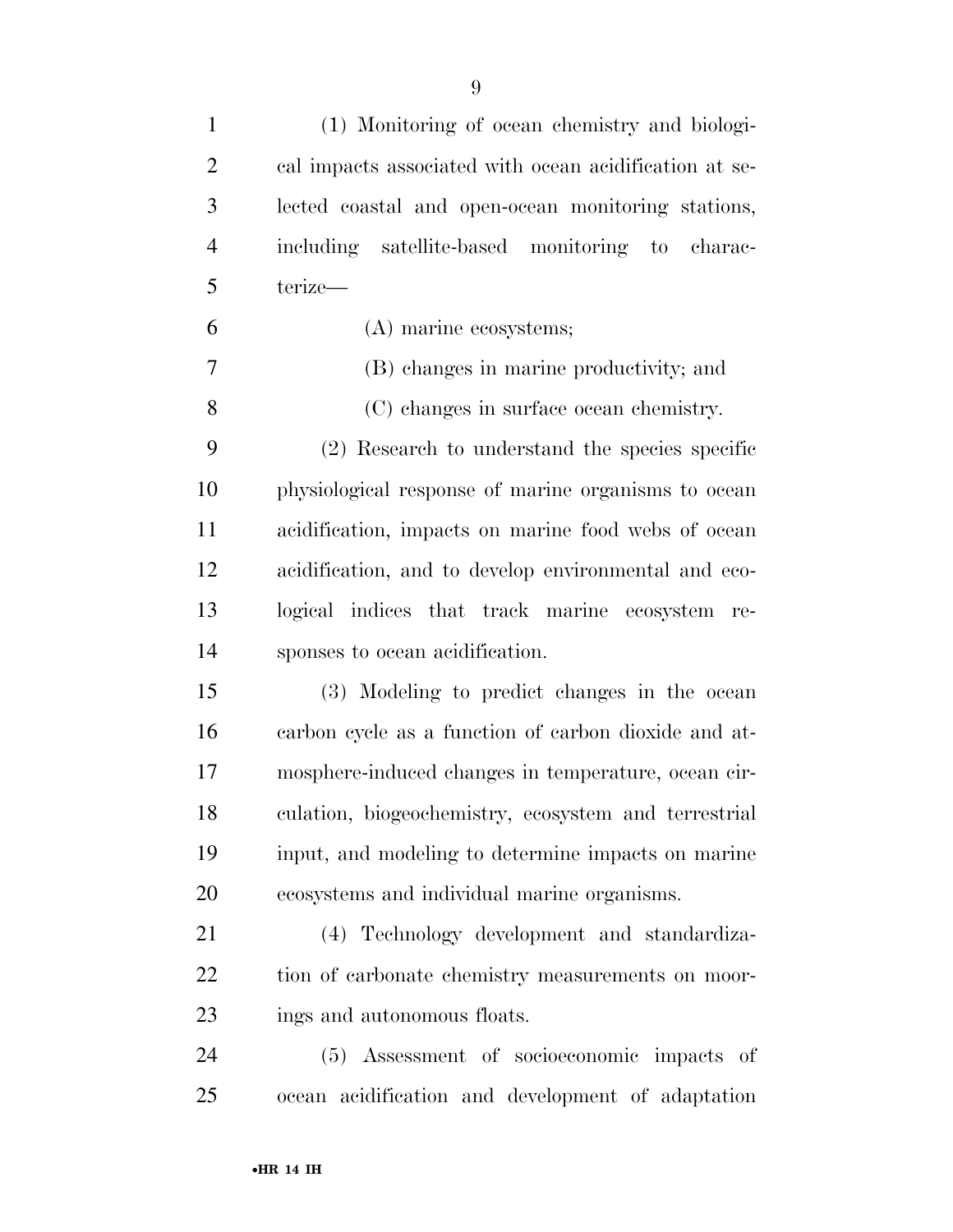and mitigation strategies to conserve marine orga-nisms and marine ecosystems.

 (d) NATIONAL ACADEMY OF SCIENCES EVALUA- TION.—The Secretary shall enter into an agreement with the National Academy of Sciences to review the plan.

 (e) PUBLIC PARTICIPATION.—In developing the plan, the Subcommittee shall consult with representatives of academic, State, industry and environmental groups. Not later than 90 days before the plan, or any revision thereof, is submitted to the Congress, the plan shall be published in the Federal Register for a public comment period of not less than 60 days.

# **SEC. 6. NOAA OCEAN ACIDIFICATION ACTIVITIES.**

 The Secretary shall conduct research and monitoring activities and may establish a program on ocean acidifica- tion within the National Oceanic and Atmospheric Admin- istration consistent with the strategic research plan devel-oped by the Subcommittee under section 5 that—

(1) includes—

 (A) interdisciplinary research among the ocean and atmospheric sciences, and coordi- nated research and activities to improve under-23 standing of ocean acidification;

 (B) the establishment of a long-term moni-toring program of ocean acidification utilizing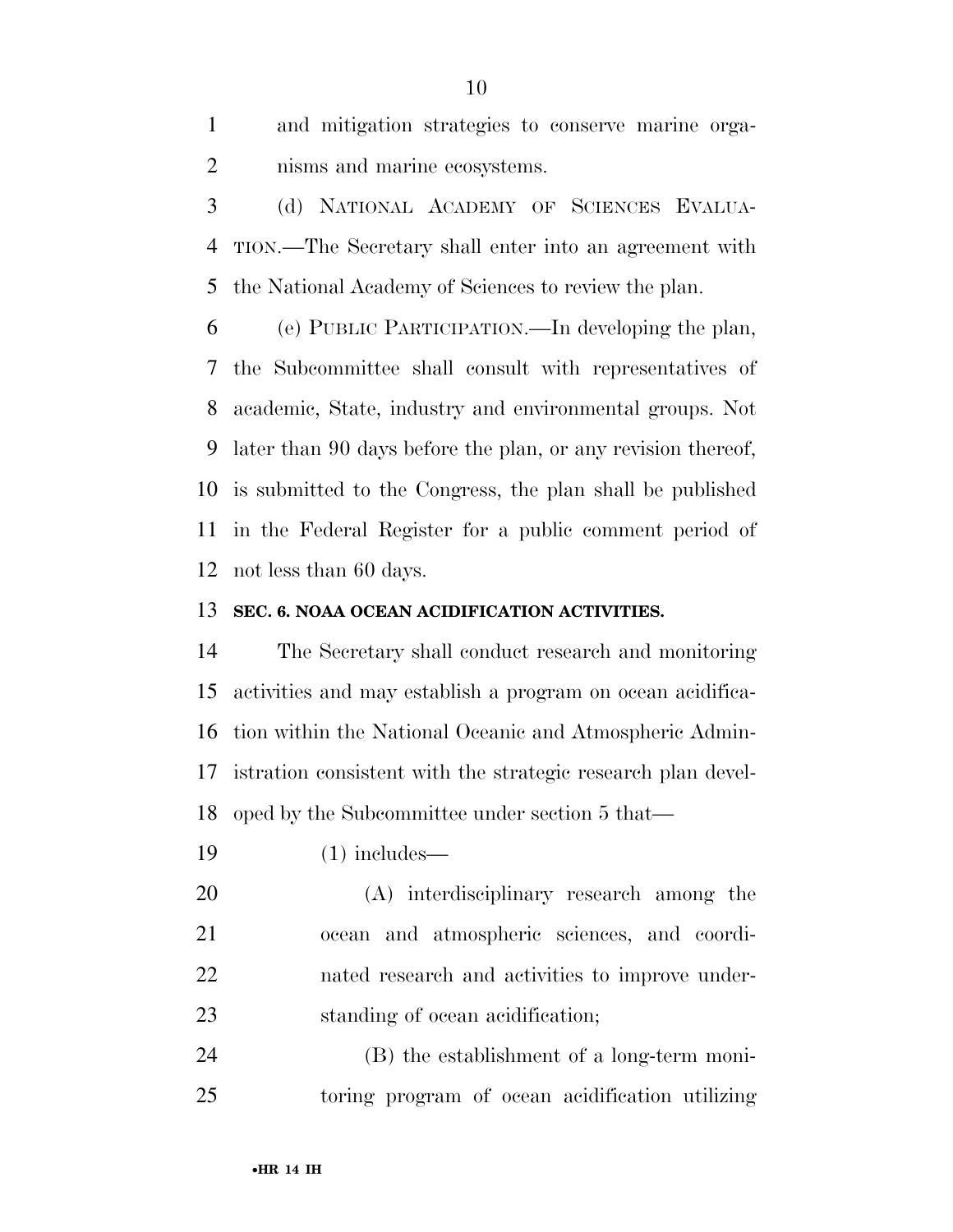| $\mathbf{1}$   | existing global and national ocean observing as- |
|----------------|--------------------------------------------------|
| $\overline{2}$ | sets, and adding instrumentation and sampling    |
| 3              | stations as appropriate to the aims of the re-   |
| $\overline{4}$ | search program;                                  |
| 5              | (C) research to identify and develop adap-       |
| 6              | tation strategies and techniques for effectively |
| 7              | conserving marine ecosystems as they cope with   |
| $8\,$          | increased ocean acidification;                   |
| 9              | (D) as an integral part of the research          |
| 10             | programs described in this Act, educational op-  |
| 11             | portunities that encourage an interdisciplinary  |
| 12             | and international approach to exploring the im-  |
| 13             | pacts of ocean acidification;                    |
| 14             | (E) as an integral part of the research pro-     |
| 15             | grams described in this Act, national public     |
| 16             | outreach activities to improve the under-        |
| 17             | standing of current scientific knowledge of      |
| 18             | ocean acidification and its impacts on marine    |
| 19             | resources; and                                   |
| 20             | (F) coordination of ocean acidification          |
| 21             | monitoring and impacts research with other ap-   |
| 22             | propriate international ocean science<br>bodies  |
| 23             | such as the International Oceanographic Com-     |
| 24             | mission, the International Council for the Ex-   |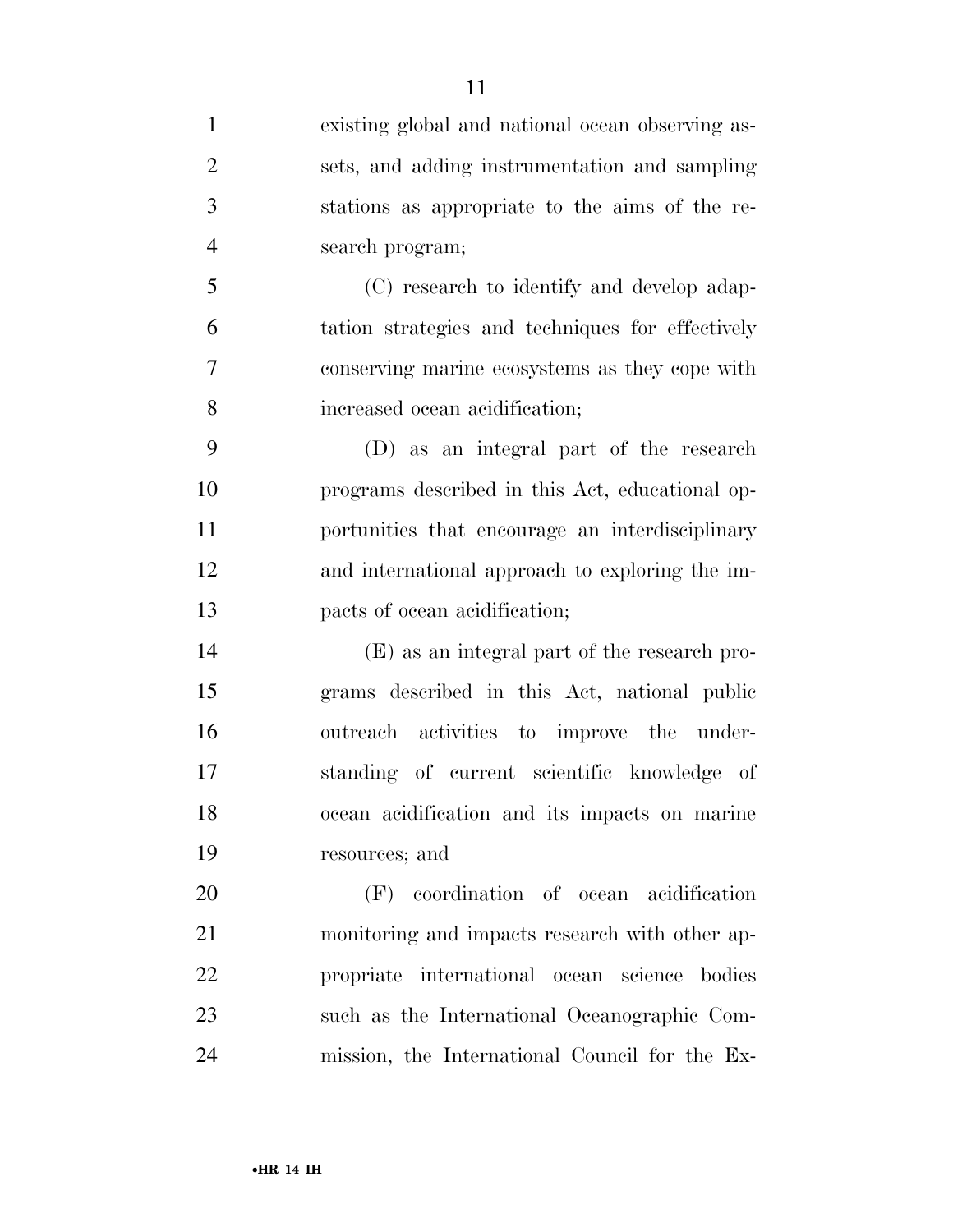| $\mathbf{1}$   | ploration of the Sea, the North Pacific Marine               |
|----------------|--------------------------------------------------------------|
| $\overline{2}$ | Science Organization, and others;                            |
| 3              | (2) provides grants for critical research projects           |
| $\overline{4}$ | that explore the effects of ocean acidification on eco-      |
| 5              | systems and the socioeconomic impacts of increased           |
| 6              | ocean acidification that are relevant to the goals and       |
| 7              | priorities of the strategic research plan; and               |
| 8              | (3) incorporates a competitive merit-based proc-             |
| 9              | ess for awarding grants that may be conducted                |
| 10             | jointly with other participating agencies or under the       |
| 11             | National Oceanographic Partnership Program under             |
| 12             | section 7901 of title 10, United States Code.                |
| 13             | SEC. 7. NSF OCEAN ACIDIFICATION ACTIVITIES.                  |
| 14             | (a) RESEARCH ACTIVITIES.—The Director of the Na-             |
| 15             | tional Science Foundation shall continue to carry out re-    |
| 16             | search activities on ocean acidification which shall support |
| 17             | competitive, merit-based, peer-reviewed proposals for re-    |
|                | 18 search and monitoring of ocean acidification and its im-  |
| 19             | pacts, including—                                            |
| 20             | (1) impacts on marine organisms and marine                   |
| 21             | ecosystems;                                                  |
| 22             | (2) impacts on ocean, coastal, and estuarine                 |
| 23             | biogeochemistry; and                                         |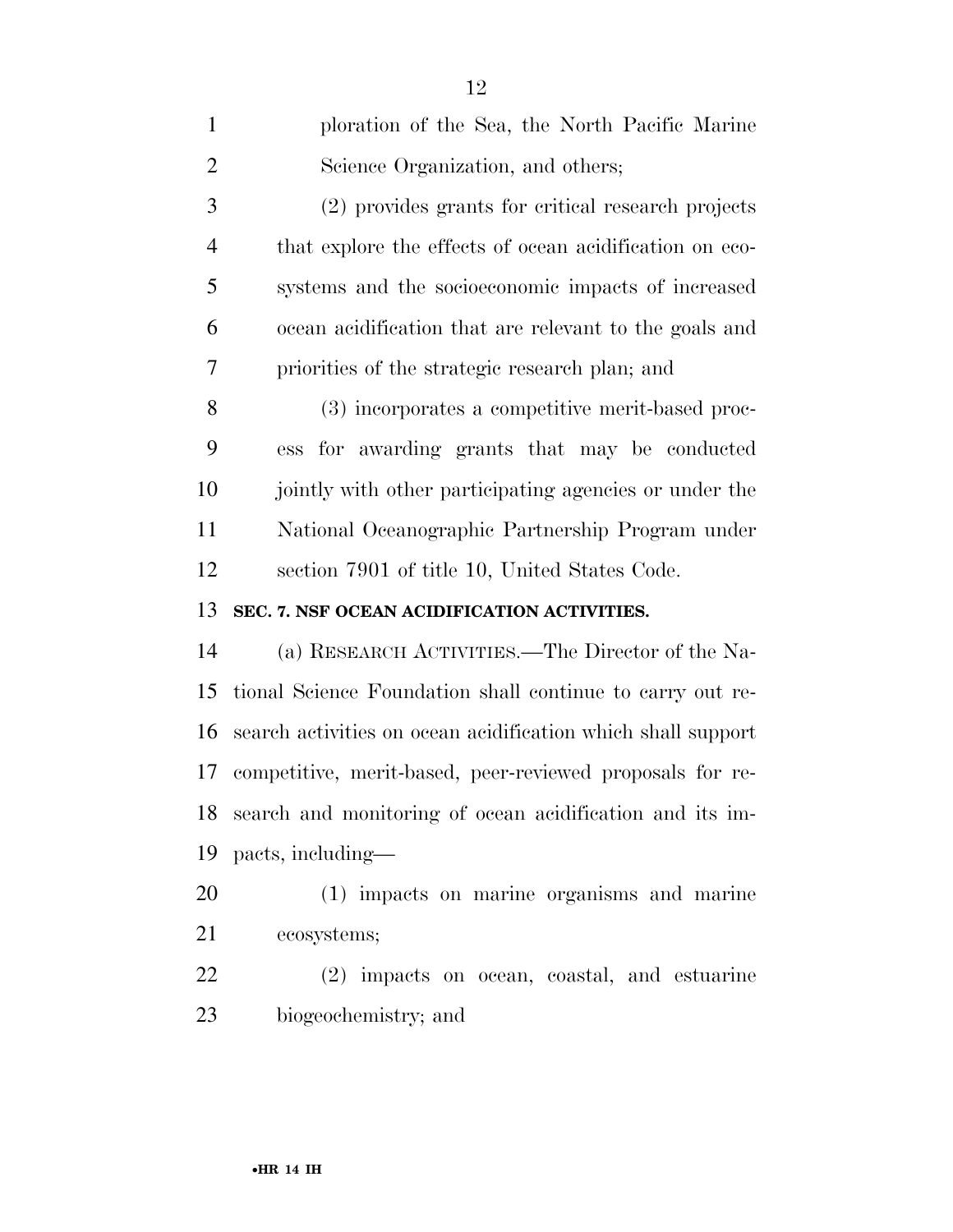(3) the development of methodologies and tech- nologies to evaluate ocean acidification and its im-pacts.

 (b) CONSISTENCY.—The research activities shall be consistent with the strategic research plan developed by the Subcommittee under section 5.

 (c) COORDINATION.—The Director shall encourage coordination of the Foundation's ocean acidification activi- ties with such activities of other nations and international organizations.

#### **SEC. 8. NASA OCEAN ACIDIFICATION ACTIVITIES.**

 (a) OCEAN ACIDIFICATION ACTIVITIES.—The Ad- ministrator of the National Aeronautics and Space Admin- istration, in coordination with other relevant agencies, shall ensure that space-based monitoring assets are used in as productive a manner as possible for monitoring of ocean acidification and its impacts.

 (b) PROGRAM CONSISTENCY.—The Administrator shall ensure that the Agency's research and monitoring activities on ocean acidification are carried out in a man- ner consistent with the strategic research plan developed by the Subcommittee under section 5.

 (c) COORDINATION.—The Administrator shall en-courage coordination of the Agency's ocean acidification